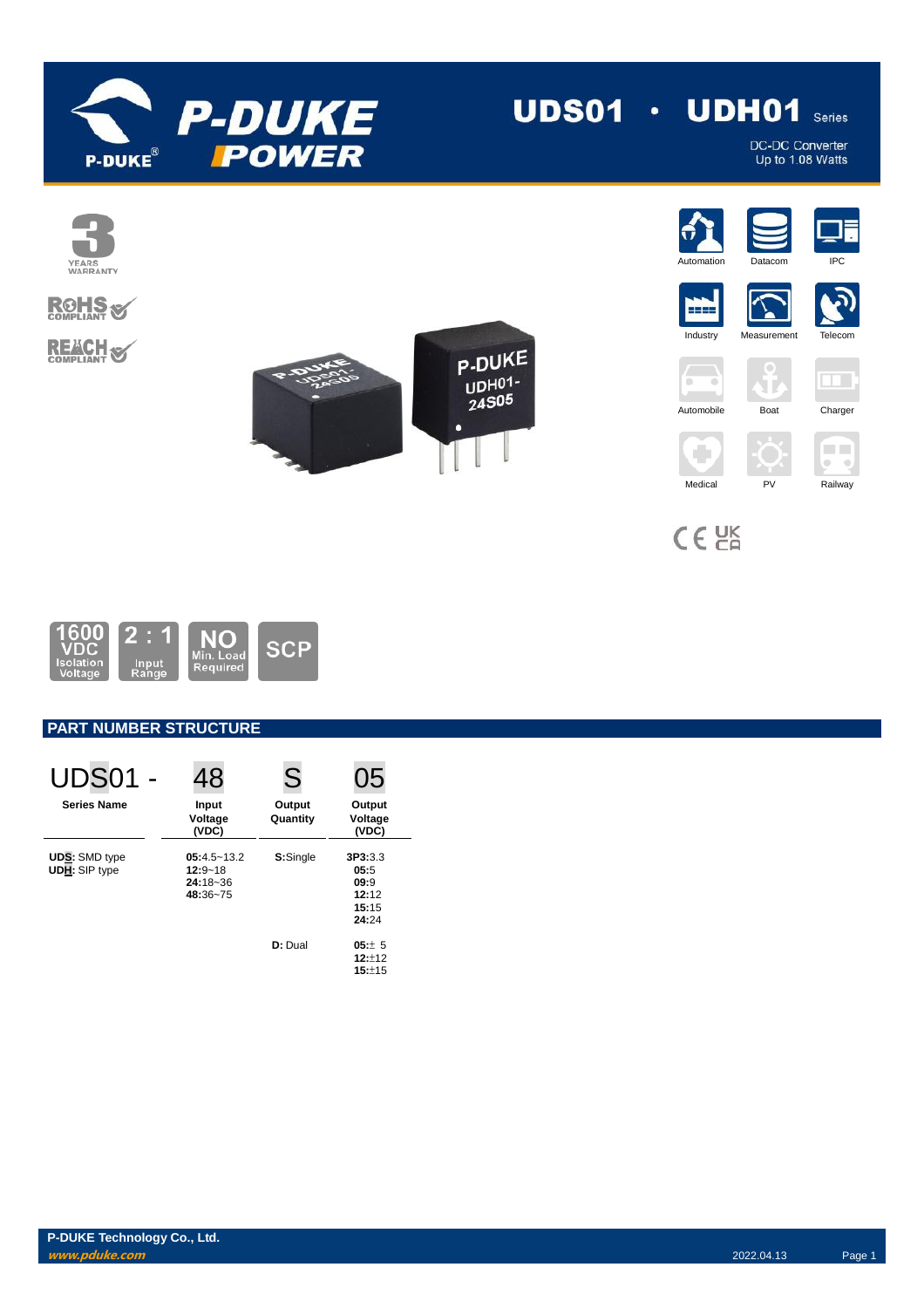

## **TECHNICAL SPECIFICATION** All specifications are typical at nominal input, full load and 25℃ unless otherwise noted

| Model<br>Number | Input Range  | <b>Output Voltage</b> | <b>Output Current</b><br>@Full Load | <b>Input Current</b><br>@No Load | Efficiency | <b>Maximum</b><br><b>Capacitor Load</b> |
|-----------------|--------------|-----------------------|-------------------------------------|----------------------------------|------------|-----------------------------------------|
|                 | <b>VDC</b>   | <b>VDC</b>            | mA                                  | mA                               | $\%$       | $\mu$ F                                 |
| UDS(H)01-05S3P3 | $4.5 - 13.2$ | 3.3                   | 300                                 | 33                               | 77         | 1680                                    |
| UDS(H)01-05S05  | $4.5 - 13.2$ | 5                     | 200                                 | 33                               | 79         | 820                                     |
| UDS(H)01-05S09  | $4.5 - 13.2$ | 9                     | 112                                 | 33                               | 80         | 630                                     |
| UDS(H)01-05S12  | $4.5 - 13.2$ | 12                    | 90                                  | 33                               | 81         | 470                                     |
| UDS(H)01-05S15  | $4.5 - 13.2$ | 15                    | 70                                  | 33                               | 82         | 330                                     |
| UDS(H)01-05S24  | $4.5 - 13.2$ | 24                    | 45                                  | 36                               | 83         | 160                                     |
| UDS(H)01-05D05  | $4.5 - 13.2$ | ±5                    | ±100                                | 36                               | 79         | ±470                                    |
| UDS(H)01-05D12  | $4.5 - 13.2$ | ±12                   | ±45                                 | 36                               | 83         | ±330                                    |
| UDS(H)01-05D15  | $4.5 - 13.2$ | ±15                   | ±35                                 | 36                               | 80         | ±220                                    |
| UDS(H)01-12S3P3 | $9 - 18$     | 3.3                   | 300                                 | 18                               | 77         | 1680                                    |
| UDS(H)01-12S05  | $9 - 18$     | 5                     | 200                                 | 18                               | 80         | 820                                     |
| UDS(H)01-12S09  | $9 - 18$     | $\boldsymbol{9}$      | 112                                 | 18                               | 81         | 630                                     |
| UDS(H)01-12S12  | $9 - 18$     | 12                    | 90                                  | 18                               | 81         | 470                                     |
| UDS(H)01-12S15  | $9 - 18$     | 15                    | 70                                  | 18                               | 83         | 330                                     |
| UDS(H)01-12S24  | $9 - 18$     | 24                    | 45                                  | 22                               | 83         | 160                                     |
| UDS(H)01-12D05  | $9 - 18$     | ±5                    | ±100                                | 22                               | 79         | ±470                                    |
| UDS(H)01-12D12  | $9 - 18$     | ±12                   | ±45                                 | 22                               | 83         | ±330                                    |
| UDS(H)01-12D15  | $9 - 18$     | ±15                   | ±35                                 | 22                               | 80         | ±220                                    |
| UDS(H)01-24S3P3 | $18 - 36$    | 3.3                   | 300                                 | 10                               | 77         | 1680                                    |
| UDS(H)01-24S05  | $18 - 36$    | 5                     | 200                                 | 10                               | 81         | 820                                     |
| UDS(H)01-24S09  | $18 - 36$    | 9                     | 112                                 | 10                               | 82         | 630                                     |
| UDS(H)01-24S12  | $18 - 36$    | 12                    | 90                                  | 10                               | 82         | 470                                     |
| UDS(H)01-24S15  | $18 - 36$    | 15                    | 70                                  | 10                               | 83         | 330                                     |
| UDS(H)01-24S24  | $18 - 36$    | 24                    | 45                                  | 10                               | 82         | 160                                     |
| UDS(H)01-24D05  | $18 - 36$    | ±5                    | ±100                                | 10                               | 79         | ±470                                    |
| UDS(H)01-24D12  | $18 - 36$    | ±12                   | ±45                                 | 10                               | 82         | ±330                                    |
| UDS(H)01-24D15  | $18 - 36$    | ±15                   | ±35                                 | 10                               | 80         | ±220                                    |
| UDS(H)01-48S3P3 | $36 - 75$    | 3.3                   | 300                                 | 5                                | 77         | 1680                                    |
| UDS(H)01-48S05  | $36 - 75$    | 5                     | 200                                 | 5                                | 78         | 820                                     |
| UDS(H)01-48S09  | $36 - 75$    | 9                     | 112                                 | 5                                | 79         | 630                                     |
| UDS(H)01-48S12  | $36 - 75$    | 12                    | 90                                  | 5                                | 80         | 470                                     |
| UDS(H)01-48S15  | $36 - 75$    | 15                    | 70                                  | 5                                | 81         | 330                                     |
| UDS(H)01-48S24  | $36 - 75$    | 24                    | 45                                  | 5                                | 81         | 160                                     |
| UDS(H)01-48D05  | $36 - 75$    | ±5                    | ±100                                | 5                                | 78         | ±470                                    |
| UDS(H)01-48D12  | $36 - 75$    | ±12                   | ±45                                 | 5                                | 81         | ±330                                    |
| UDS(H)01-48D15  | $36 - 75$    | ±15                   | ±35                                 | 5                                | 79         | ±220                                    |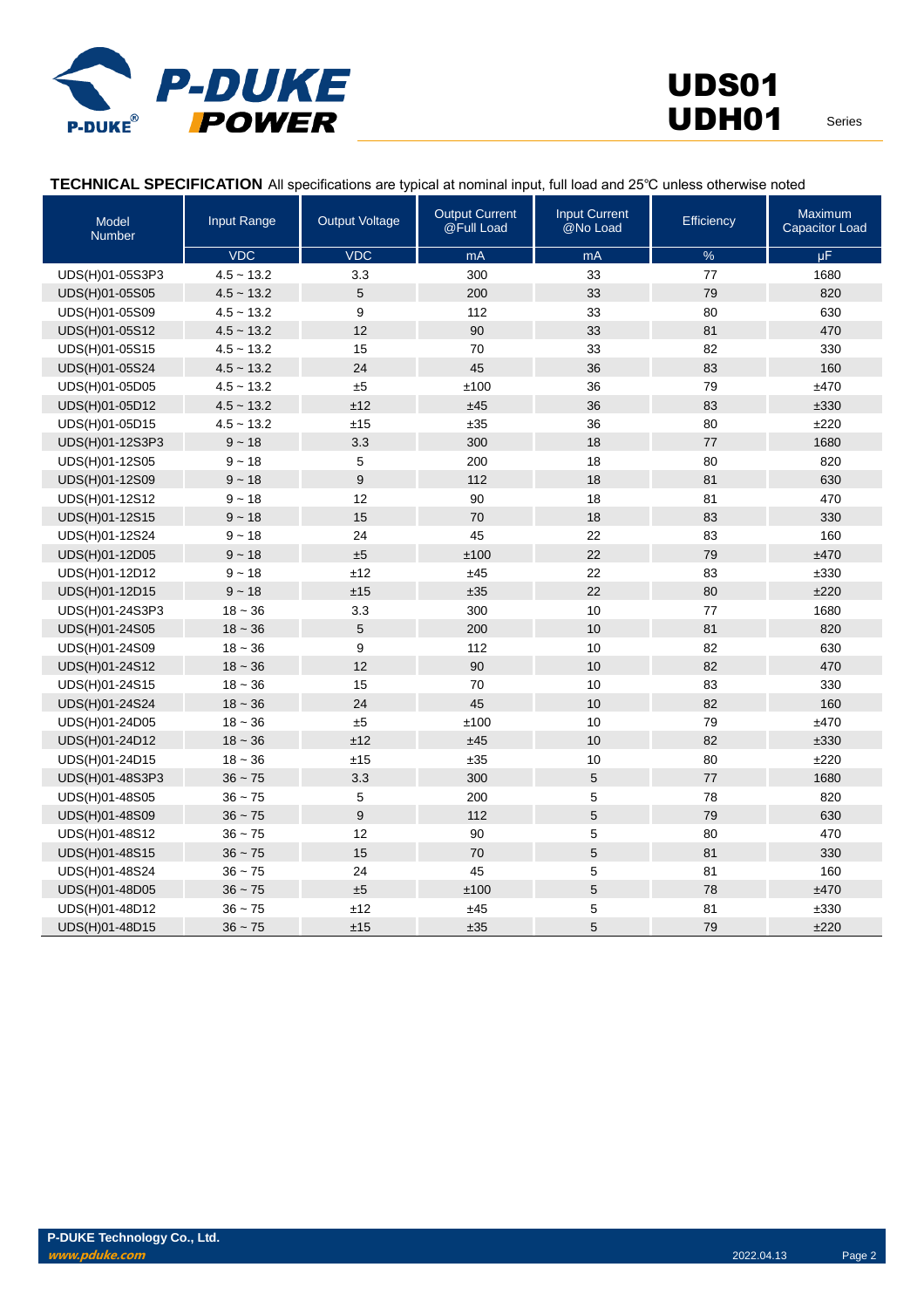

| <b>INPUT SPECIFICATIONS</b>   |                         |                   |      |      |                |             |
|-------------------------------|-------------------------|-------------------|------|------|----------------|-------------|
| <b>Parameter</b>              |                         | <b>Conditions</b> | Min. | Typ. | Max.           | <b>Unit</b> |
| Operating input voltage range |                         | 5Vin(nom)         | 4.5  | 5    | 13.2           |             |
|                               |                         | 12Vin(nom)        | 9    | 12   | 18             | <b>VDC</b>  |
|                               |                         | 24Vin(nom)        | 18   | 24   | 36             |             |
|                               |                         | 48Vin(nom)        | 36   | 48   | 75             |             |
| Start up time                 | Constant resistive load | Power up          |      | 5    | 15             | ms          |
| Input surge voltage           | second, max.            | 5Vin(nom)         |      |      | 15             |             |
|                               |                         | 12Vin(nom)        |      |      | 25             | <b>VDC</b>  |
|                               |                         | 24Vin(nom)        |      |      | 50             |             |
|                               |                         | 48Vin(nom)        |      |      | 100            |             |
| Input filter                  |                         |                   |      |      | Capacitor type |             |

| <b>OUTPUT SPECIFICATIONS</b>     |                                    |                   |         |      |                                 |                    |
|----------------------------------|------------------------------------|-------------------|---------|------|---------------------------------|--------------------|
| <b>Parameter</b>                 |                                    | <b>Conditions</b> | Min.    | Typ. | Max.                            | Unit               |
| Voltage accuracy                 |                                    |                   | $-1.0$  |      | $+1.0$                          | %                  |
| Line regulation                  | Low Line to High Line at Full Load |                   | $-0.2$  |      | $+0.2$                          | %                  |
| Load regulation                  | No Load to Full Load               | Single            | $-1.0$  |      | $+1.0$                          | %                  |
|                                  |                                    | Dual              | $-1.0$  |      | $+1.0$                          |                    |
|                                  | 10% Load to 90% Full Load          | Single            | $-0.5$  |      | $+0.5$                          | %                  |
|                                  |                                    | Dual              | $-0.8$  |      | $+0.8$                          |                    |
| Cross regulation                 | Asymmetrical load 25%/100% FL      | Dual              | $-5.0$  |      | $+5.0$                          | $\%$               |
| Ripple and noise                 | Measured by 20MHz bandwidth        |                   |         | 50   |                                 | $mVp-p$            |
| Temperature coefficient          |                                    |                   | $-0.02$ |      | $+0.02$                         | $%$ <sup>o</sup> C |
| Transient response recovery time | 25% load step change               |                   |         | 500  |                                 | μs                 |
| Short circuit protection         |                                    |                   |         |      | Continuous, automatics recovery |                    |

| <b>GENERAL SPECIFICATIONS</b> |                          |                   |      |      |                              |                    |
|-------------------------------|--------------------------|-------------------|------|------|------------------------------|--------------------|
| <b>Parameter</b>              |                          | <b>Conditions</b> | Min. | Typ. | Max.                         | <b>Unit</b>        |
| Isolation voltage             | minute                   | Input to Output   | 1600 |      |                              | <b>VDC</b>         |
| Isolation resistance          | 500VDC                   |                   |      |      |                              | GΩ                 |
| Isolation capacitance         |                          |                   |      |      | 75                           | pF                 |
| Switching frequency           |                          |                   | 100  |      |                              | kHz                |
| Safety meets                  |                          |                   |      |      | IEC/ EN/ UL62368-1           |                    |
| Case material                 |                          |                   |      |      | Non-conductive black plastic |                    |
| Base material                 |                          |                   |      |      |                              | None               |
| Potting material              |                          |                   |      |      | Potting compound (UL94 V-0)  |                    |
| Weight                        |                          |                   |      |      |                              | 2.1g(0.07oz)       |
| MTBF                          | MIL-HDBK-217F, Full load |                   |      |      |                              | 7.380 x $10^6$ hrs |

| <b>ENVIRONMENTAL SPECIFICATIONS</b> |                   |       |      |        |                |
|-------------------------------------|-------------------|-------|------|--------|----------------|
| <b>Parameter</b>                    | <b>Conditions</b> | Min.  | Typ. | Max.   | Unit           |
| Operating ambient temperature       | With derating     | -40   |      | $+105$ | °C             |
| Maximum case temperature            |                   |       |      | 105    | °C             |
| Storage temperature range           |                   | $-55$ |      | $+125$ | °C             |
| Thermal shock                       |                   |       |      |        | MIL-STD-810F   |
| Vibration                           |                   |       |      |        | MIL-STD-810F   |
| Relative humidity                   |                   |       |      |        | 5% to 95% RH   |
| Lead-free reflow solder process     | Only for SMD type |       |      |        | IPC J-STD-020E |
| Moisture sensitivity level(MSL)     | Only for SMD type |       |      |        | IPC J-STD-033C |
|                                     |                   |       |      |        | Level 2        |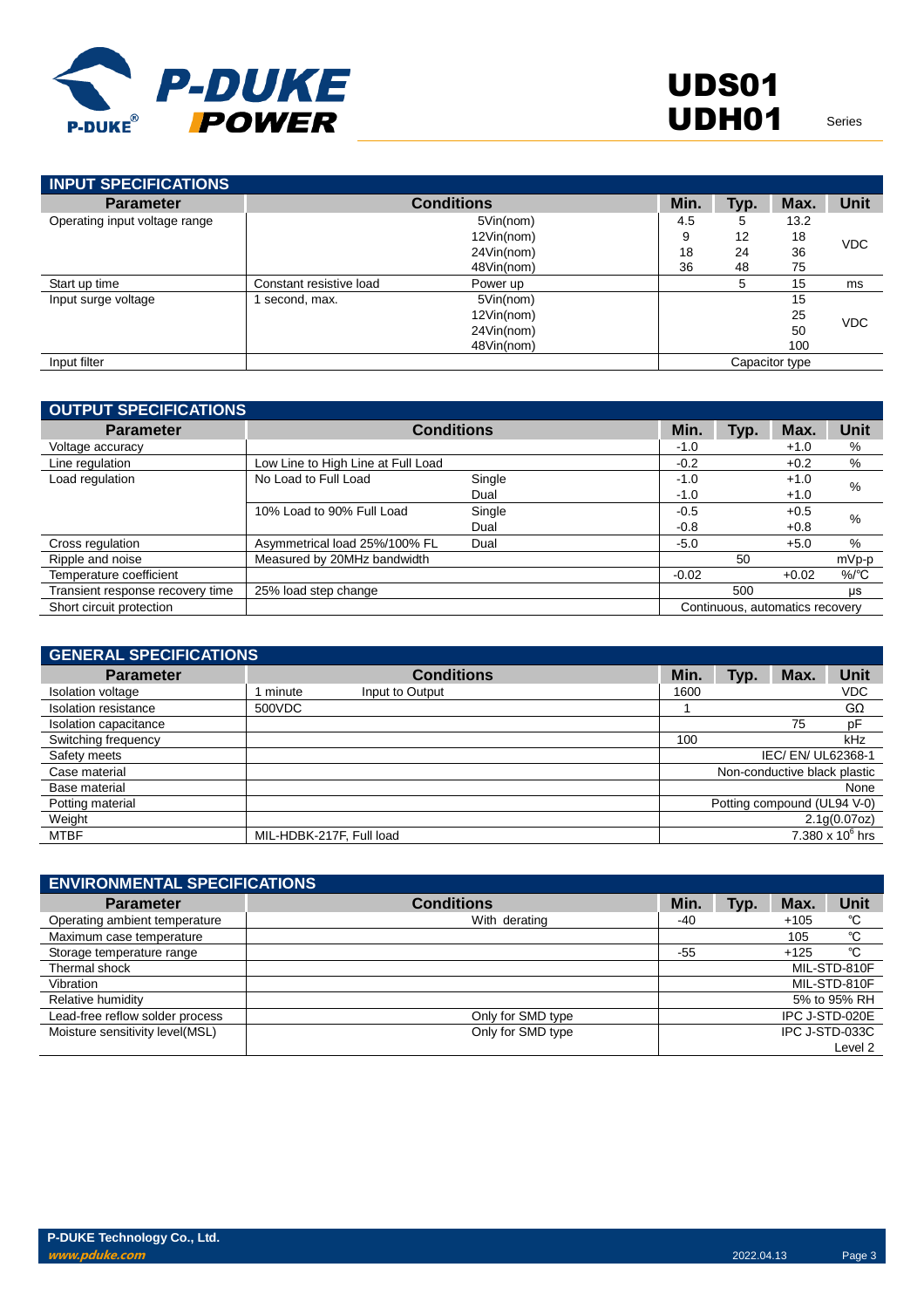

| <b>EMC SPECIFICATIONS</b>      |             |                                                                                     |                         |
|--------------------------------|-------------|-------------------------------------------------------------------------------------|-------------------------|
| <b>Parameter</b>               |             | <b>Conditions</b>                                                                   | Level                   |
| EMI                            | EN55032     | With external components                                                            | Class A $\cdot$ Class B |
| <b>EMS</b>                     | EN55024     |                                                                                     |                         |
| <b>ESD</b>                     | EN61000-4-2 | Air $\pm$ 8kV and Contact $\pm$ 6kV                                                 | Perf. Criteria A        |
| Radiated immunity              | EN61000-4-3 | 10 V/m                                                                              | Perf. Criteria A        |
| <b>Fast transient</b>          | EN61000-4-4 | ±2kV                                                                                | Perf. Criteria A        |
|                                |             | With an external input filter capacitor<br>(Nippon chemi-con KY series, 220µF/100V) |                         |
| Surge                          | EN61000-4-5 | ±1kV                                                                                | Perf. Criteria A        |
|                                |             | With an external input filter capacitor<br>(Nippon chemi-con KY series, 220µF/100V) |                         |
| Conducted immunity             | EN61000-4-6 | $10 \text{ Vr.m.s}$                                                                 | Perf. Criteria A        |
| Power frequency magnetic field | EN61000-4-8 | 100A/m continuous: 1000A/m 1 second                                                 | Perf. Criteria A        |
|                                |             |                                                                                     |                         |

**CAUTION:** This power module is not internally fused. An input line fuse must always be used.

### **CHARACTERISTIC CURVE**







UDS(H)01-48S05 Derating Curve UDS(H)01-48S05 Efficiency vs. Input Voltage UDS(H)01-48S05 Efficiency vs. Output Load

### **FUSE CONSIDERATION**

This power module is not internally fused. An input line fuse must always be used.

This encapsulated power module can be used in a wide variety of applications, ranging from simple stand-alone operation to an integrated part of sophisticated power architecture.

To maximum flexibility, internal fusing is not included; however, to achieve maximum safety and system protection, always use an input line fuse. The input line fuse suggest as below:

| Model                           | <b>Fuse Rating</b><br>(A) | <b>Fuse Type</b> |
|---------------------------------|---------------------------|------------------|
| UDS(H)01-05SOD · UDS(H)01-05DOD | 0.5                       | Slow-Blow        |
| UDS(H)01-12SOD · UDS(H)01-12DOD | 0.315                     | Slow-Blow        |
| UDS(H)01-24SOD · UDS(H)01-24DOD | 0.16                      | Slow-Blow        |
| UDS(H)01-48SOD · UDS(H)01-48DOD | 0.16                      | Slow-Blow        |

The table based on the information provided in this data sheet on inrush energy and maximum DC input current at low Vin..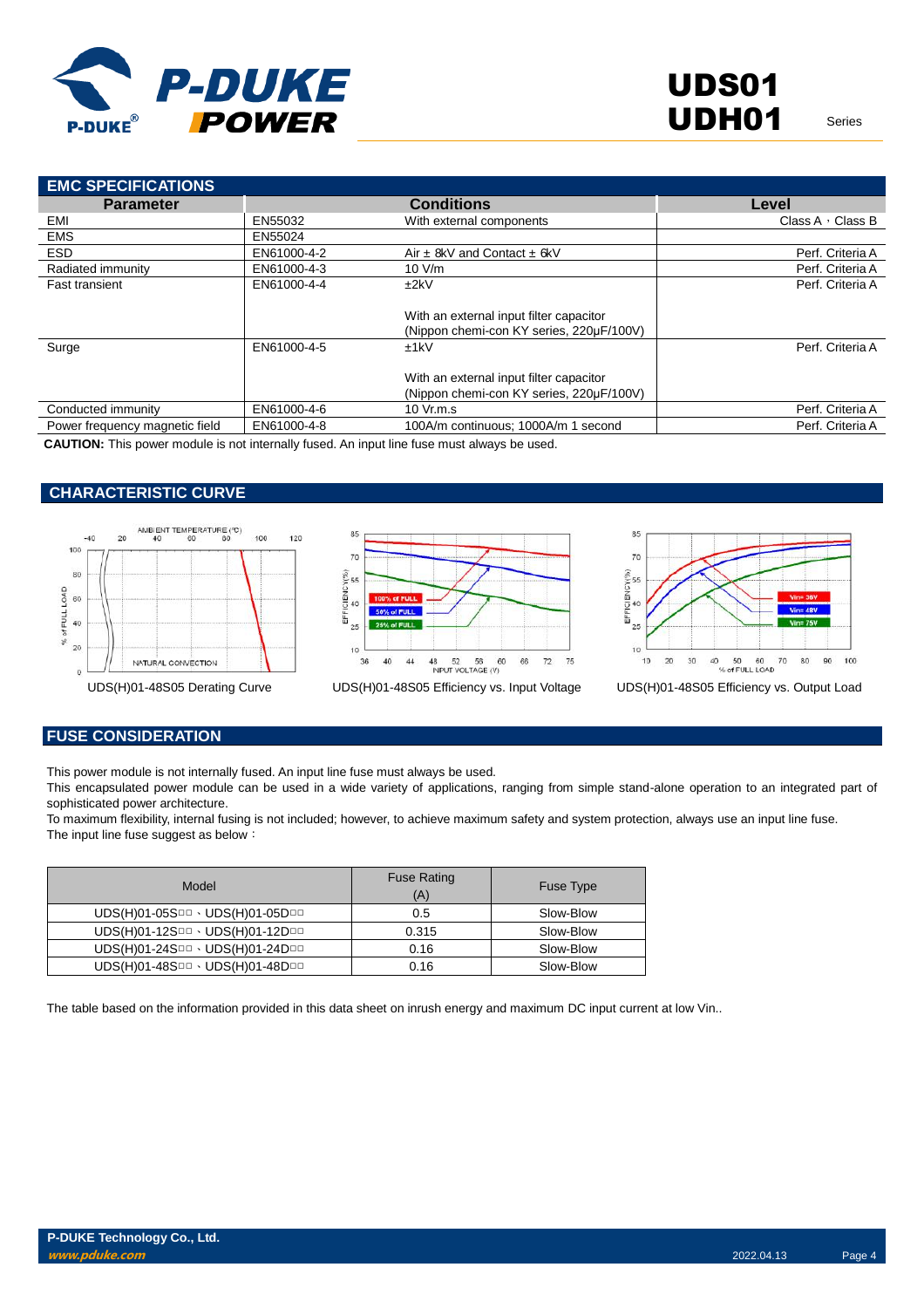

## **MECHANICAL DRAWING**







BOTTOM VIEW

## **UDS01 PIN CONNECTION**

| PIN | <b>SINGLE</b> | <b>DUAL</b> |
|-----|---------------|-------------|
|     | -Vin          | -Vin        |
| 2   | $+V$ in       | $+V$ in     |
| 3   | $+$ Vout      | $+$ Vout    |
|     | No Pin        | Common      |
|     |               |             |
| 5   | -Vout         | -Vout       |
| 6   | * NC          | * NC        |

\* NC : No electrical characteristics

### **UDH01 PIN CONNECTION**

| <b>PIN</b> | <b>SINGLE</b> | <b>DUAL</b> |
|------------|---------------|-------------|
|            | -Vin          | -Vin        |
| 2          | $+V$ in       | $+V$ in     |
| 3          | $+$ Vout      | $+$ Vout    |
|            | No Pin        | Common      |
| 5          | -Vout         | -Vout       |

1. All dimensions in inch [mm] 2. Tolerance :x.xx±0.02 [x.x±0.5] x.xxx±0.01 [x.xx±0.25] 3. Pin dimension tolerance ±0.004[0.10]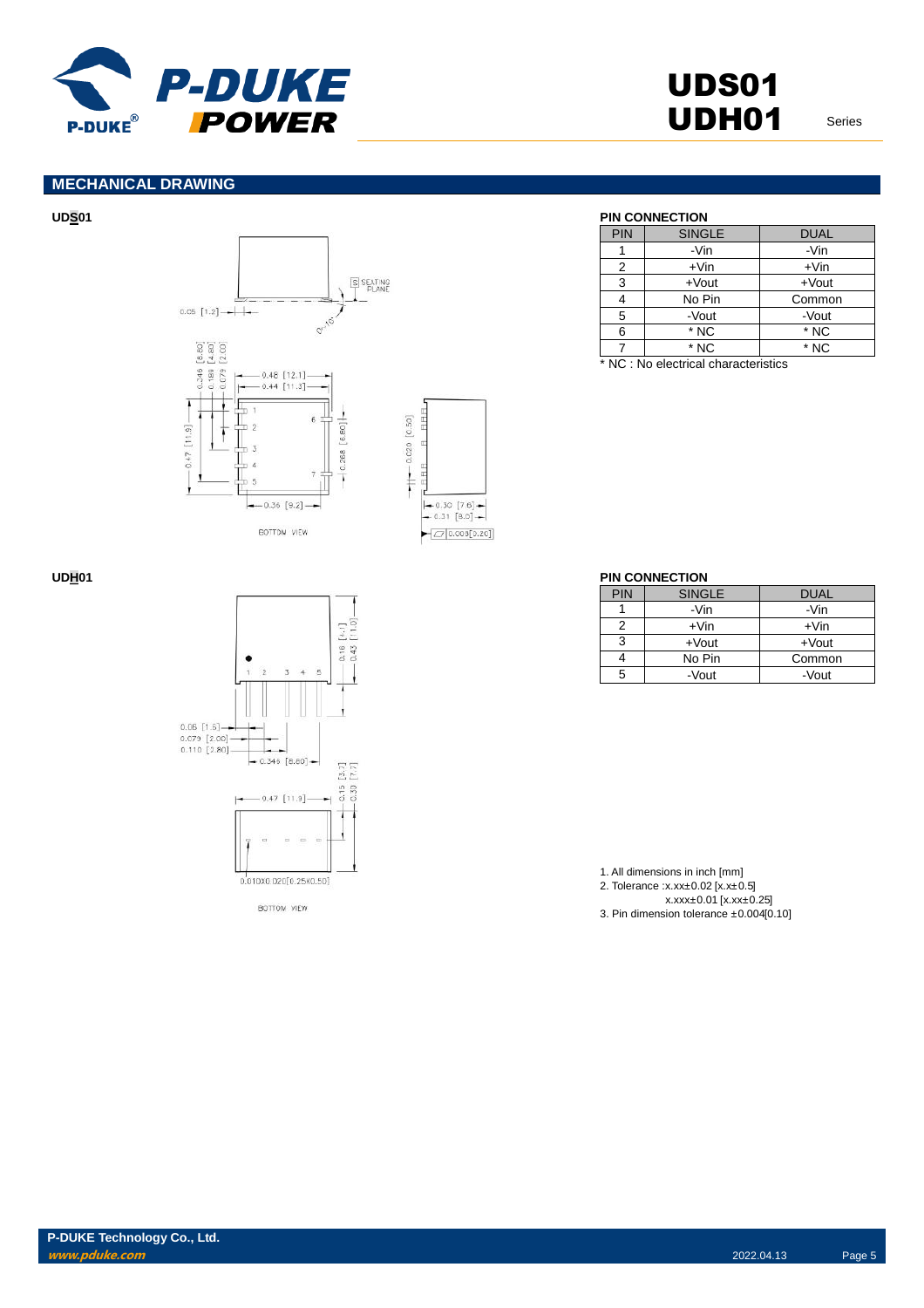

## **RECOMMENDED PAD LAYOUT**

### **UDS01**



### **UDH01**



All dimensions in inch[mm] Pad size(lead free recommended) Top view pad1.2.3.4.5.6.7:0.096x0.047[2.44x1.20]

All dimensions in inch[mm] Pad size(lead free recommended) Through hole 1.2.3.4.5: Φ0.031[0.80] Top view pad 1.2.3.4.5: Φ0.039[1.00] Bottom view pad 1.2.3.4.5: Groove R0.024[0.60]L0.02[0.40]

### **THERMAL CONSIDERATIONS**

The power module operates in a variety of thermal environments.

However, sufficient cooling should be provided to help ensure reliable operation of the unit.

Heat is removed by conduction, convection, and radiation to the surrounding environment.

Proper cooling can be verified by measuring the point as the figure below.

The temperature at this location should not exceed "Maximum case temperature".

When operating, adequate cooling must be provided to maintain the test point temperature at or below "Maximum case temperature". You can limit this temperature to a lower value for extremely high reliability.



TOP VIEW